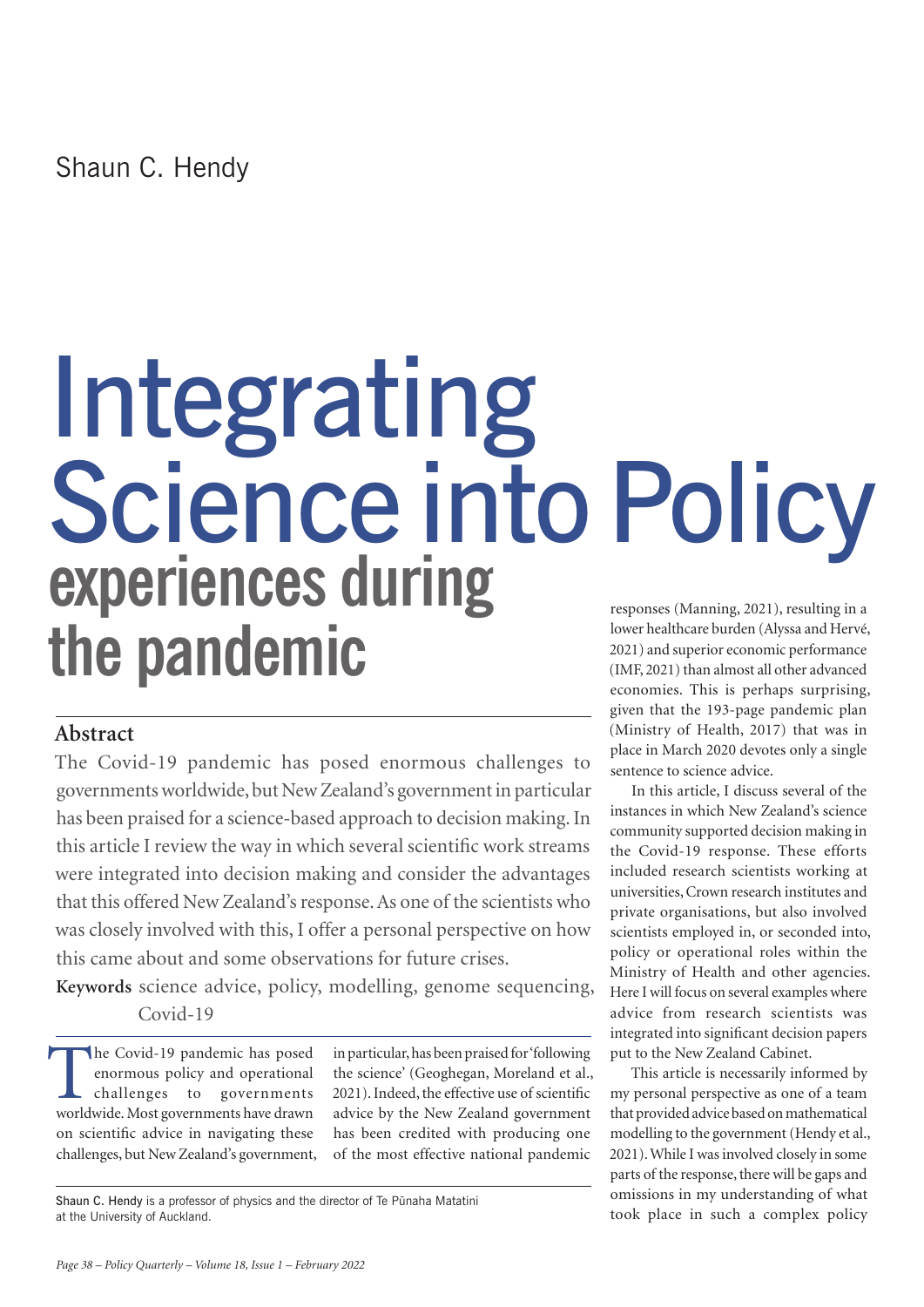environment. This article is not intended to be an exhaustive account of the ways in which science was involved; rather, I have chosen to focus on aspects where I had first-hand experience.

#### **The plan**

New Zealand's influenza pandemic plan, first published in 2010 in the aftermath of the 2009 H1N1 influenza pandemic, was last updated by the Ministry of Health in 2017 (Ministry of Health, 2017). The plan outlines what would now be described as a 'flatten the curve' or mitigation strategy, albeit with stage-gates: e.g., 'keep it out', 'stamp it out' and 'manage it'. Influenza typically has an incubation period of one–three days (sometimes less than a day) and a generation time<sup>1</sup> of between two and four days, so it was thought that interventions such as contact tracing and lockdowns would be unlikely to allow an outbreak to be eliminated (Huang et al., 2021). This suggested a mitigation strategy, which would slow growth in cases so as to avoid overwhelming healthcare capacity.

Nonetheless, the plan acknowledged that there would be a need for rapid decision-making and implementation at early stages, in an environment with a great deal of uncertainty. This was the case early in 2020 as details began to emerge about the SARS-CoV-2 virus. As remains the case today, much of the early science that emerged was shared informally using preprint servers and social media. For instance, a link to the first complete genome sequence of the virus was released to Twitter on 11 January, just 12 days after it had been identified (Holmes, 2020). Estimates of the severity would remain contested for some time, although it was clear from media reports that healthcare systems had been under stress in China (Verity et al., 2020).

This kind of uncertainty is not surprising at the early stages of a pandemic, but the science that was starting to emerge suggested that SARS-CoV-2 was a very different pathogen than envisaged in the New Zealand influenza pandemic plan. In particular, SARS-CoV-2 seemed to have a higher reproductive number,<sup>2</sup> which had implications for the size of the final outbreak. It was also not going to be a rerun of the 2003 SARS-CoV-1 outbreak,

as a significant fraction of transmission seemed to be occurring before the onset of any symptoms, making it difficult to screen individuals without the use of much slower, laboratory-processed diagnostic testing. The need to test the pandemic plan against this emerging science was very clear.

#### **Early scientific advice**

The New Zealand influenza pandemic plan designates Environmental Science and Research (ESR), a Crown research institute, as the lead agency for scientific advice. However, while ESR has substantial capability in infectious disease surveillance,

An early challenge for these groups was to consider the fit of the 'flatten the curve' strategy described in the influenza pandemic plan for Covid-19. Although influenza has a lower reproduction number than Covid-19, its shorter generation time<sup>3</sup> means that cases can still grow rapidly. The lower reproduction number means that an influenza virus will typically have a lower population immunity threshold.4 Thus, the plan envisioned a rapidly growing but nonetheless solitary wave of infection that would eventually extinguish itself. Covid-19 would be more challenging: the higher reproduction number suggested a

In February the Ministry of Health commissioned the University of Otago's School of Public Health to model the outcome of a mitigation strategy for Covid-19.

it does not have the mandate to fund, coordinate or direct a broader national research effort. Moreover, recent decades have seen significant underinvestment in infectious disease research in New Zealand. Indeed, in the selection of the National Science Challenges in 2013, Peter Gluckman's panel explicitly ruled out investment in infectious disease research (Gluckman, 2013). Several attempts to establish a centre of research excellence with an infectious disease focus had also failed.

Nonetheless, during Gluckman's tenure as the prime minister's chief science advisor, he had established a network of government science advisors (Jeffares et al., 2019). His successor, Juliet Gerrard, had continued this network, and strengthened it, by appointing several Mäori researchers. The Ministry of Health's chief science advisor, Ian Town, along with Gerrard, would play an important role in coordinating science advice from across the research sector. The Ministry of Health also established several technical advisory groups, which covered a range of expertise, and seconded a number of public health researchers to its staff early on in the response.

population immunity threshold of 60– 70%. This early data suggested that Covid-19 was going to generate a much taller curve to be flattened.

In February the Ministry of Health commissioned the University of Otago's School of Public Health to model the outcome of a mitigation strategy for Covid-19. To do this the Otago group worked with collaborators in Germany, who had developed a deterministic mathematical model for just this purpose (Wilson et al., 2020). The results suggested that New Zealand's healthcare system was unlikely to cope under such a strategy, and this has been reported to have had a significant impact on decision makers. In mid-March our team at Te Pünaha Matatini<sup>5</sup> provided similar modelling via Juliet Gerrard's office, examining the extent to which the outbreak could be broken into waves with rolling interventions (James, Hendy et al., 2020). Despite the sobering picture that was emerging, the longer generation time of SARS-CoV-2 suggested that interventions such as contact tracing might be more effective against it than would be expected against influenza.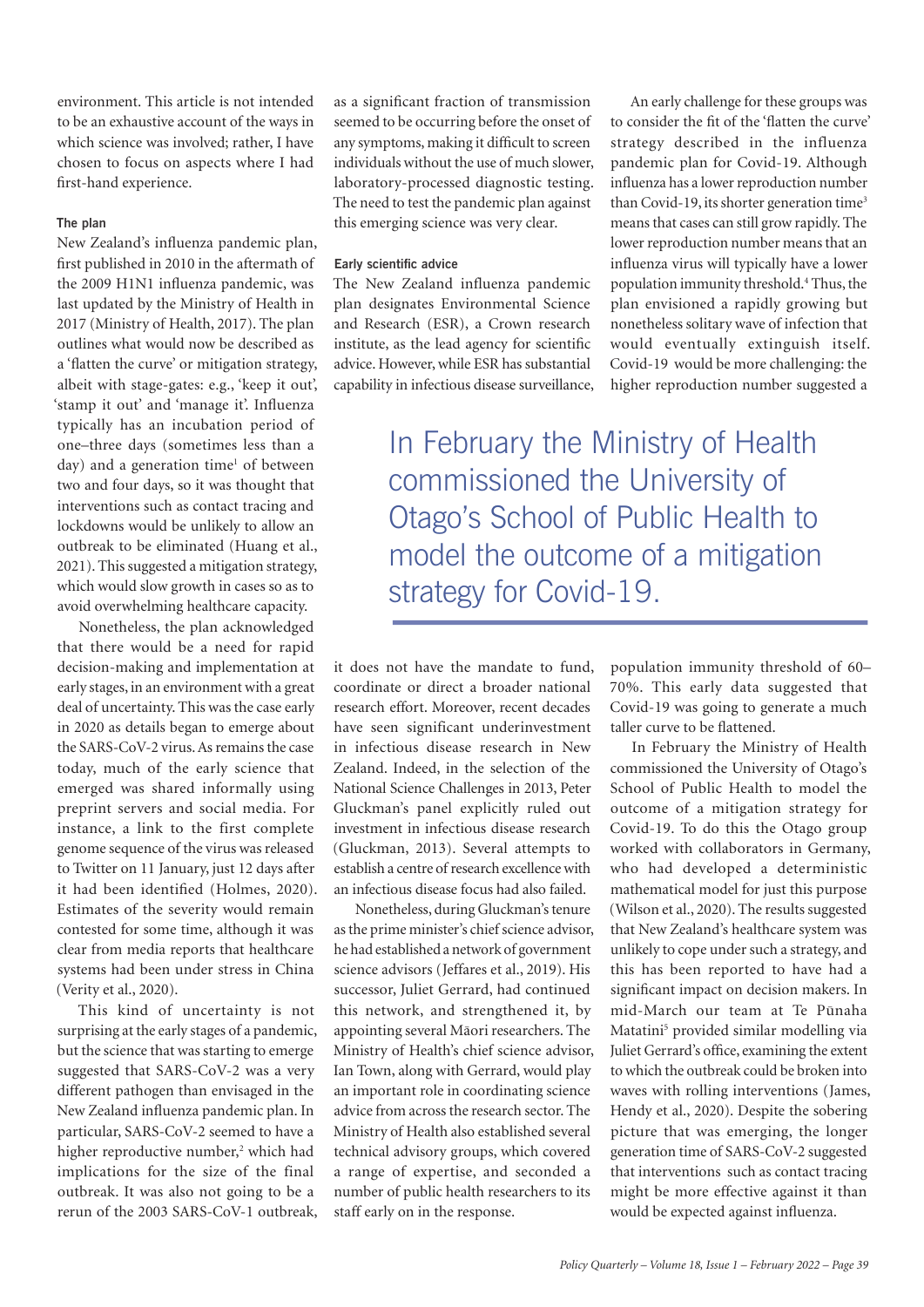#### Integrating Science into Policy: experiences during the pandemic

These early modelling efforts were influential in the country's pivot towards an elimination strategy, as was the fact that several East Asian countries, such as Singapore and Taiwan, were also signalling this approach. Furthermore, China's response was also demonstrating that elimination might be possible (World Health Organization, 2020). It remained to be seen whether a Western government such as New Zealand's could gain public consent for the sort of stringent measures that were being reported as effective in China. Nonetheless, from mid-March much of the available science advice was in strong support of elimination (Baker et al., 2020).

the aim of providing modelling to support operational decision making for managing a large outbreak (ibid.). At that stage a very significant outbreak was still considered possible, pending the effectiveness of the alert level system. By mid-April the modelling work stream was divided into two parts. The first focused on providing daily (and later weekly) operational advice, while the second would investigate the outcomes that might result from future policy decisions. For policy purposes, scenarios for modelling were developed via an iterative process of close engagement and feedback between the modelling team, departmental science advisors and officials. This process was later formalised via a

If sequencing of the virus genome were to provide a close link to a known case in MIQ, then our estimates would be revised down and Auckland may have returned quickly to alert level 1.

#### **The elimination strategy**

New Zealand's decision to adopt an elimination approach in late March meant that it would need to develop and use scientific tools in a different way from other parts of the world, where mitigation held sway. Forecasting caseloads for operational planning would become relatively less important, while providing real-time advice on the timing and stringency of interventions would become much more important. For instance, a successful elimination approach will reduce case numbers to the point where chance events become important, requiring the use of stochastic mathematical methods that are different from those used early on to model mitigation (Hendy et al., 2021). The combination of this modelling approach with whole genome sequencing of SARS-CoV-2 would later become pivotal in government decision making.

In late March, a Covid-19 modelling work stream was formally established with

modelling steering committee chaired by officials. In the event, the stringent alert level 4 controls introduced in late March proved very effective, with domestic transmission of the virus likely being eliminated at the start of May (James et al., 2021).

Genome sequencing of the virus did not become fully integrated into the response until later in the year. Initially there were logistical challenges in obtaining samples and making them available to researchers. By July 2020 the virus from around half of the confirmed cases in New Zealand had been sequenced by a team of ESR scientists (Geoghegan et al., 2020). The results were of clear value for research purposes, demonstrating, for instance, that the shift to alert level 4 in late March had sharply arrested the growth of a cluster of cases associated with a wedding celebration in Bluff. However, sequencing was not yet contributing directly to decision making to the extent that would be needed to

justify the dedicated collection and sameday delivery of samples to ESR's laboratories.

On 29 July 2020, the modelling steering committee hosted a workshop attended by officials, modellers and epidemiologists at the Treasury in Wellington to review progress on the response to date and to plan future work. One of the key resolutions at the meeting was to start developing models for a scenario where the virus was reintroduced into the country via a returnee in managed isolation and quarantine (MIQ). There had been several scares in previous months, so it seemed inevitable that at some stage a larger outbreak would be seeded in the community, requiring a rapid response. A brief from the Department of the Prime Minister and Cabinet formally commissioning further modelling work on incursion scenarios was received by the modelling team on 10 August.

#### **The August 2020 outbreak**

On the evening of 11 August we received a follow-up message from the department saying that this request had 'become more urgent'. We were told that an individual in South Auckland with no known connection to the border had just tested positive and our task was to estimate how many other cases might be in the community, information that would be needed for Cabinet's decision on an alert level change later that night. We had already developed the modelling tool envisioned in July, even though the formal commissioning had arrived just a day earlier. If close contact with an international returnee or border worker could not be identified, we estimated that there would be between 10 and 40 other cases, indicating that a large established outbreak was probably under way. We sent a report with this information by 7.36pm, ahead of the Cabinet decision to move Auckland to alert level 3 for three days, which was announced at 9.30pm.

Our modelling was based on the assumption that there had been at least two steps in the chain of transmission between a (possibly undetected) case that had arrived from overseas and the diagnosed case in South Auckland. This was a reasonable assumption, as initial contact tracing interviews had failed to establish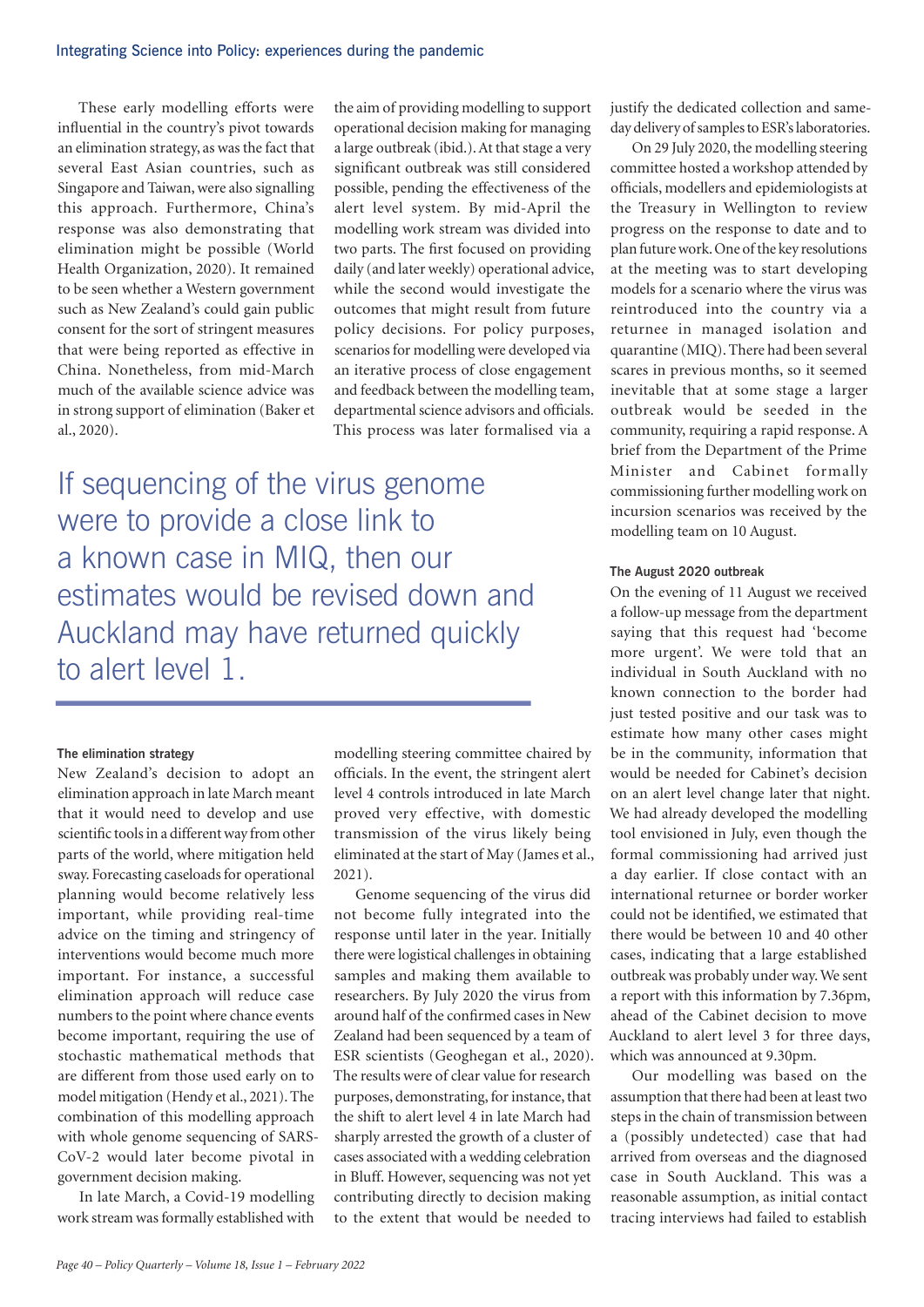any link. If sequencing of the virus genome were to provide a close link to a known case in MIQ, then our estimates would be revised down and Auckland may have returned quickly to alert level 1. However, by 13 August no connection had been found.<sup>6</sup> It would eventually be established that there were upwards of 60 cases in the community on 11 August. This grew to a cluster of 179 cases before the outbreak was once again eliminated after 19 days. During this period the ESR team generated SARS-CoV-2 genomes in real time for 78% of the cases, sometimes identifying connections that were not apparent through contact tracing (Geoghegan, Douglas et al., 2021).

On 12 November, when a young woman in central Auckland tested positive for Covid-19, this approach paid dividends. Once again there were no known links to the border, but the government decided to delay its decision on an alert level shift until genome sequencing results were returned the next morning. Again, this proved to be a good decision, as the next day the sequencing linked her case to a Defence Force worker who had recently been infected at a central Auckland MIQ facility. In this case we estimated that there were likely to be fewer than a dozen other cases, a cluster that could probably be handled by testing and tracing. Auckland was spared a three-day alert level shift, avoiding shut-down costs estimated at around \$130 million to the Auckland economy (Treasury, 2020).

This last example may suggest that explicit cost–benefit frameworks could have been used more generally in decision making, as some have argued (Heatley, 2021). However, there are considerable technical challenges in constructing appropriate counterfactuals for such analyses. In the November 2020 example, the counterfactual is straightforward, as the science advice was that the decision would not have an impact on health outcomes. However, a cost–benefit analysis by the New Zealand Productivity Commission of the decision to extend alert level 4 rather than move to alert level 3 in late April 2020 used counterfactuals based on a simple deterministic model of disease spread (ibid.). Using a more sophisticated stochastic model and ex post information about the effectiveness of alert level 3, our

team subsequently came to significantly different conclusions from those of the commission (James, Binny at al., 2020). It is not clear that the cost–benefit frameworks proposed to date would have added significant value to the complex value judgements that were needed during the pandemic.

#### **The August 2021 outbreak**

Towards the end of 2020 it started to become apparent that highly effective vaccines would be available to New Zealand in the following year. This outlook darkened during the first quarter of 2021, as the more transmissible Alpha variant of

positive for Covid-19. Genome sequencing would quickly confirm it was the highly transmissible Delta variant, linked to the outbreak that New South Wales was struggling to control. At the time of detection there were several hundred people infected, so it was already a much more significant outbreak than that eliminated in August 2020. Our models suggested that even alert level 4 might struggle to contain the Delta variant, but it did appear effective in extinguishing several branches of the outbreak, and may even have come close to eliminating them all (Steyn, Hendy et al., 2021). Unfortunately, the virus spread into a marginalised and

It remains to be seen whether the [Covid Protection] framework will be effective in managing Delta through winter 2022, although the growing dominance overseas of the Omicron variant, which seems to exhibit immune escape, means that another shift in strategy will likely be needed.

the virus became prevalent globally, only to be followed by an even more transmissible Delta variant. To achieve population immunity against Delta, models suggested that in excess of 95% of the total population would need to be vaccinated (Steyn, Planck et al., 2021; Nguyen et al., 2021), far higher than was thought possible. New Zealand's exit from its elimination approach was going to be complicated and politically fraught. What followed was a period of very close collaboration between ministers, ministries and the science community, including the modelling teams, to plan a reopening at the completion of the vaccination programme but with a suite of moderate and sustainable public health measures left in place.

This planning was interrupted on 17 August 2021, when an Auckland man with no known connection to the border tested

under-vaccinated South Auckland community dependent on emergency housing, where it could not be eliminated.

When our team briefed ministers about the implications of Delta for New Zealand's reopening strategy in May 2021, we emphasised that there was no 'magic' vaccination coverage threshold above which life could return to normal (Steyn, Planck and Hendy, 2021). Instead, we noted that any reopening plan was going to require a sequence of value judgements that balanced a range of consequences. This plan could be informed by science, but science was no longer going to provide a set of clear directions that de-risked decisions for policymakers in the way it had since March 2020. These political risks were made more acute by the failure to eliminate the August 2021 outbreak, particularly as this became entrenched in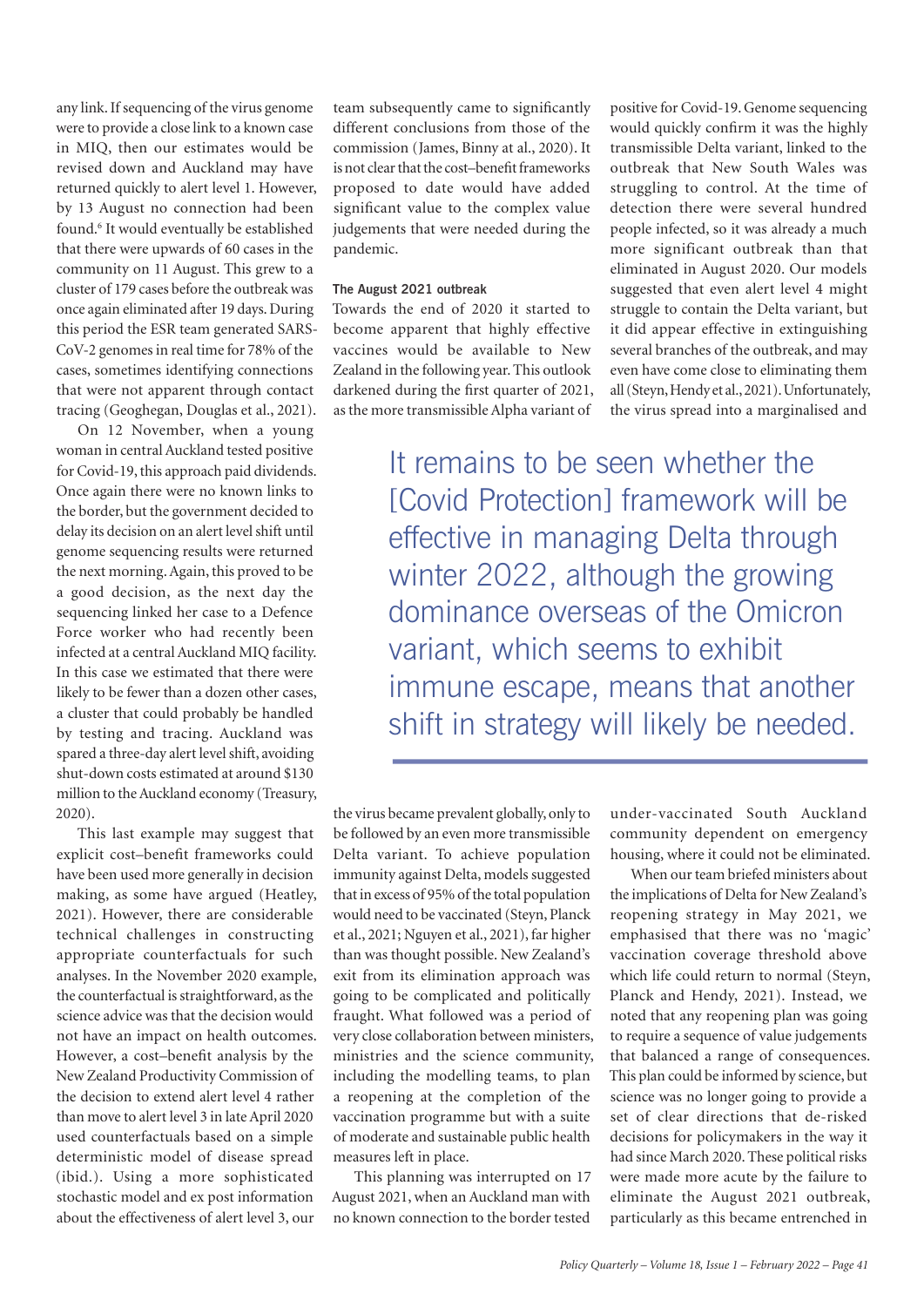Mäori communities, which are at more severe risk from Covid-19 and had not been sufficiently prioritised in the vaccination roll-out (Steyn, Binny et al., 2021; Waitangi Tribunal, 2021).

At the time of writing, New Zealand is in its first few weeks under the Covid Protection Framework, a system that relies heavily on the use of vaccine passes that allow access to hospitality and other close contact services. The framework drew considerable criticism from the scientific community when it was released, particularly regarding its potential impacts for Mäori (Gerrard and Town, 2021). It remains to be seen whether the framework will be effective in managing Delta through winter 2022, although the growing dominance overseas of the Omicron variant, which seems to exhibit immune escape, means that another shift in strategy will likely be needed.

#### **Discussion**

New Zealand's pandemic response has been judged a success on many metrics, including by economic, social and health measures (Philippe and Marques, 2021). While New Zealand's isolation was also an advantage, this needed to be supported by good decision making; other isolated territories experienced considerably worse outcomes where not following an elimination strategy (Heinzlef and Serre, 2021). Indeed, the integration of science into New Zealand's decision-making processes during the Covid-19 pandemic has been judged a critical part of that success (Manning, 2021).

Nonetheless, it is curious that this integration took place in the absence of any

#### **References**

- Alyssa, L. and L. Hervé (2021) 'Covid Performance Index deconstructing pandemic responses', Lowy Institute, https://interactives.lowyinstitute. org/features/covidperformance
- Baker, M., A. Kvalsvig, L. Telfar Barnard, L. Gray, A. Verrall and N. Wilson (2020) 'Potential preventive interventions for the "stamp it out" and "manage it" phase of the Covid-19 pandemic in New Zealand: commissioned report for the New Zealand Ministry of Health', 20 March, Ministry of Health
- Geoghegan, J.L. et al. (2020) 'Genomic epidemiology reveals transmission patterns and dynamics of SARS-CoV-2 in Aotearoa New Zealand', *Nature Communications*, 11, 6351
- Geoghegan, J.L., J. Douglas et al. (2021) 'Use of genomics to track coronavirus disease outbreaks, New Zealand', *Emerging Infectious Diseases*, 27 (5), pp.1317–22

coordinating infectious disease research centre or institute, as might have occurred in an overseas jurisdiction. Instead, the government science advisory network filled this role, taking advantage of other, less formal networks of researchers around the country. These research networks, such as those supported by Te Pünaha Matatini, played key institutional roles in the pandemic response.

The technical advisory groups established by the Ministry of Health were also important, although researchers appointed to these sometimes reported finding the decision-making processes in which they were embedded rather opaque. This can also be the case for officials, but they are trained to work in such environments. In contrast, without effective feedback from the decisionmaking process, expert but inexperienced advisors may struggle to deliver or adapt to meet the needs of decision makers. The experience of the technical advisory groups is to be contrasted with that of the modelling teams, which were closely engaged with officials in the Department of the Prime Minister and Cabinet. They were able to develop a clear understanding of needs, sometimes anticipating these before formal commissioning.

An urgent hearing of the Waitangi Tribunal during the week of 6 December 2021 highlighted the lack of Mäori input into key aspects of the Covid-19 response, especially the design of the vaccination roll-out in the second half of that year (Waitangi Tribunal, 2021). Mätauranga Mäori played a key role in Te Pünaha Matatini establishing its modelling programme in early March 2020, with an

advisory board member sharing his iwi's devastating experiences in the 1918 influenza pandemic. This was ahead of any formal commissioning by central government and led to several pieces of work that focused on the impacts for Mäori. This suggests that funding could have been allocated directly to Mäori organisations to enable commissioning of work, although mechanisms would be needed to ensure that any outputs were taken into account in decision making.

Finally, considerable effort was made to communicate results publicly via mainstream media and social media. This sometimes came with 'no surprises'-type constraints, so that ministers were briefed ahead of the release of outputs. Officials occasionally requested that scientific reports be released at short notice where they had been of consequence for important decisions. This was generally managed well, despite the challenges present in such a rapidly moving crisis, but it did rely on considerable previous experience and expertise in science communication among the teams involved.

- 2 The number of secondary cases generated by an infected individual was estimated to be around 2.5–3.5 for Covid-19, around twice that of influenza (Wilson et al., 2020).
- 3 The generation time for influenza is typically two–four days compared to five–six days for Covid-19.
- 4 For influenza the population immunity threshold would be around 30–40% of the population.
- 5 Te Pünaha Matatini is a centre of research excellence funded by the Tertiary Education Commission. It supports a network of more than 100 researchers employed across 12 different research organisations.
- 6 At this stage not all cases in MIQ were routinely being sequenced.
- Geoghegan, J.L., N.J. Moreland, J. Le Gros and J.E. Usher (2021) 'New Zealand's science-led response to the SARS-CoV-2 pandemic', *Nature Immunology,* 22 (3), pp.262–3
- Gerrard, J. and I. Town (2021) 'Expert feedback on the traffic light system for Covid protection', Office of the Prime Minister's Chief Science Advisor, 15 October
- Gluckman, P. (2013) 'Report of National Science Challenges panel', 27 March
- Heatley, D. (2021) 'A social cost–benefit framework for Covid-19 policy decisions', *New Zealand Economic Papers*
- Heinzlef, C. and D. Serre (2021) 'Did French Polynesia cope with Covid-19? Intrinsic vulnerabilities and decreased resilience', in Y. Campbell and J. Connell (eds), *Covid in the Islands: a comparative*

The generation time is the mean interval between a primary infection and subsequent secondary infections.